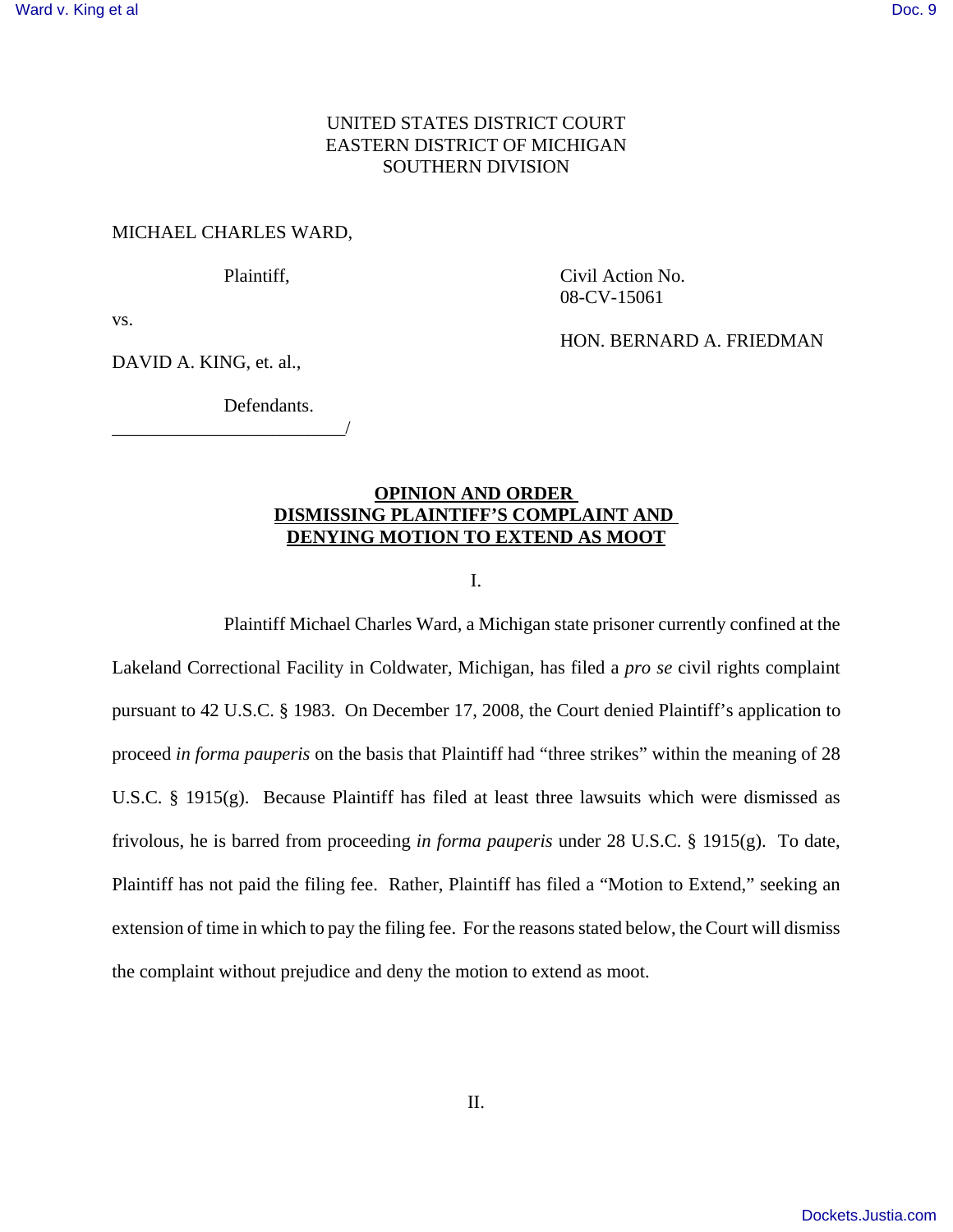Under the Prison Litigation Reform Act of 1995 ("PLRA"), Pub. L. No. 104-134, 110 Stat. 1321 (April 26, 1996), a federal court may dismiss a case if, on three or more previous occasions, a federal court dismissed the incarcerated plaintiff's action because it was frivolous or malicious or failed to state a claim for which relief may be granted. *See* 28 U.S.C. § 1915(g); *Thaddeus-X v. Blatter*, 175 F.3d 378, 400 (6th Cir. 1999); *Witzke v. Hiller,* 966 F.Supp. 538, 540 (E.D. Mich. 1997). The three strikes provision of the PLRA prohibits a prisoner, who has had three prior suits dismissed for being frivolous, from proceeding *in forma pauperis* in a civil rights suit absent an allegation that the prisoner is in imminent danger of serious physical injury. *McFadden v. Parpan*, 16 F.Supp.2d 246, 247 (E.D.N.Y. 1998). A federal district court may *sua sponte* raise the three strikes provision of the PLRA on its own initiative. *Witzke,* 966 F.Supp. at 539; *McFadden*, 16 F.Supp.2d at 247. Moreover, the federal courts in general, and this Court in particular, can take judicial notice of a plaintiff's prior dismissals for purposes of § 1915(g). *Green v. Nottingham*, 90 F.3d 415, 418 (10th Cir. 1996); *Anderson v. Sundquist*, 1 F.Supp.2d 828, 830 (W.D. Tenn. 1998).

Plaintiff is not a stranger to the federal courts in Michigan. Rather, he has been an active litigant. In more than three of Plaintiff's previous lawsuits, the Court entered dismissals on the grounds of failure to state a claim and/or frivolousness. *See Ward v. Mich. Dep't of Corr.*, No. 97-CV-37 (W.D. Mich. Feb. 13, 1997) (failure to state a claim); *Ward v. Moss*, No. 93-CV-10125 (E.D. Mich. Mar. 24, 1994) (failure to state a claim), *aff'd*, No. 94-1417, 1994 WL 664948 (6th Cir. 1994); *Ward v. Farmer*, No. 90-CV-71761 (E.D. Mich. July 31, 1990) (frivolous); *Ward v. Minnick*, No. 87-CV-73317 (E.D. Mich. July 21, 1991) (frivolous), *aff'd*, No. 88-2070, 1989 WL25780 (6th Cir. 1989). Although three of the dismissals were entered before the enactment of the PLRA on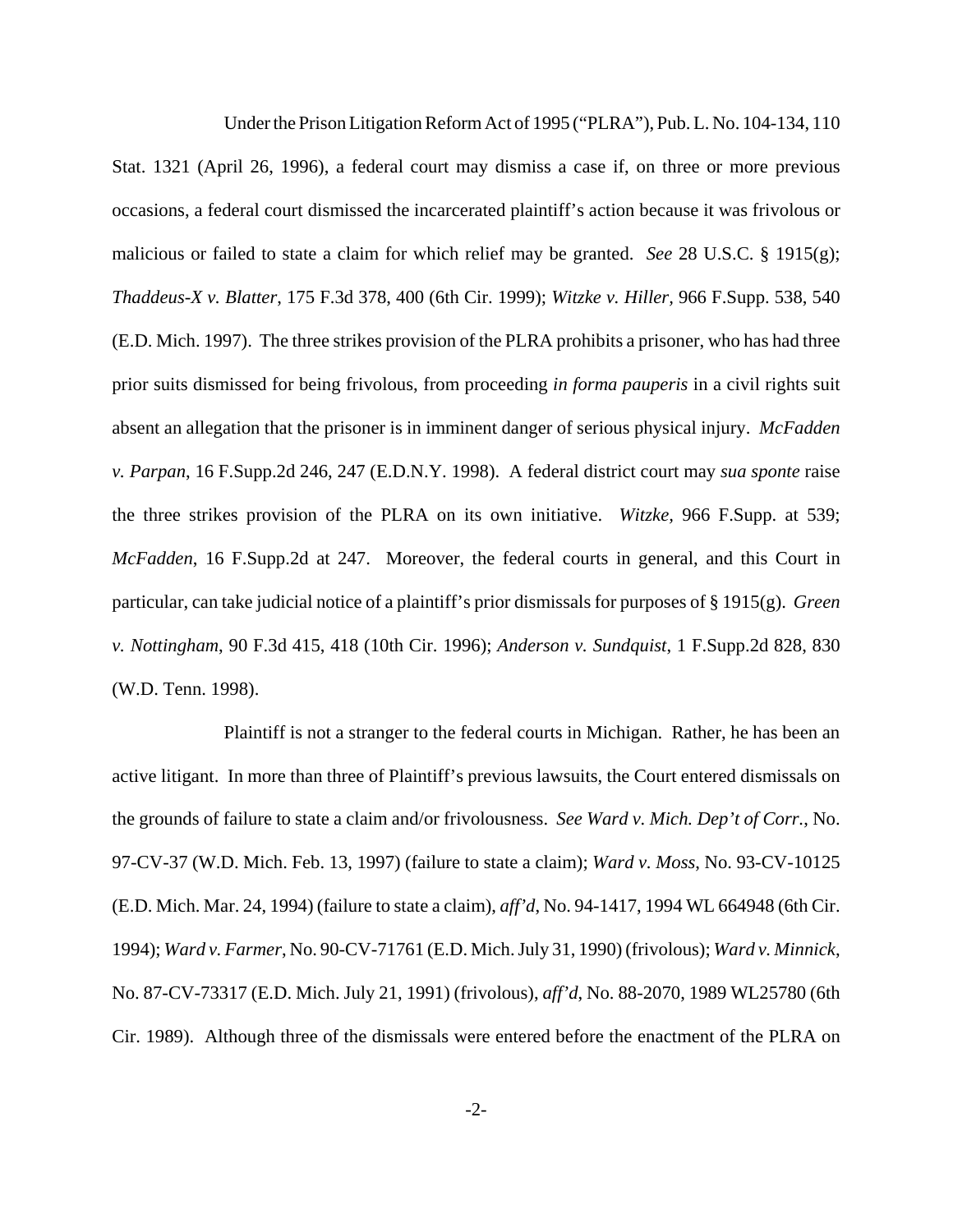April 26, 1996, the dismissals nevertheless count as strikes. *See Wilson*, 148 F.3d at 604. Additionally, the allegations contained in Plaintiff's present complaint do not fall within the exception to the three strikes rule because he does not allege any facts establishing that he is under imminent danger of serious physical injury. *See Mulazim v. Mich. Dep't of Corr.*, 28 Fed.Appx. 470, 472 (6th Cir. 2002).

Moreover, Plaintiff was denied leave to proceed *in forma pauperis* in a prior action because he had three strikes. *See Ward v. Jones*, No. 01-CV-12 (W.D. Mich. July 10, 2002). As the Seventh Circuit has noted, "[a]n effort to bamboozle the court by seeking permission to proceed *in forma pauperis* after a federal judge has held that § 1915(g) applies to a particular litigant will lead to immediate termination of the suit." *Sloan v. Lesza,* 181 F.3d 857, 859 (7th Cir. 1999). In this case, Plaintiff has committed what is tantamount to a fraud upon this Court by requesting *in forma pauperis* status without revealing that another judge has previously precluded him from proceeding *in forma pauperis* pursuant to § 1915(g). *See Fields v. Gilmore,* 145 F.Supp.2d 961, 963 (C.D. Ill. 2001).

Plaintiff's complaint is therefore subject to dismissal pursuant to § 1915(g). Should Plaintiff wish to proceed on the claims contained in his complaint, he must file a new complaint with payment of the full filing fee. Given that determination, the Court will deny Plaintiff's motion to extend as moot. The Court also refuses to certify that an appeal from this dismissal would be in good faith.